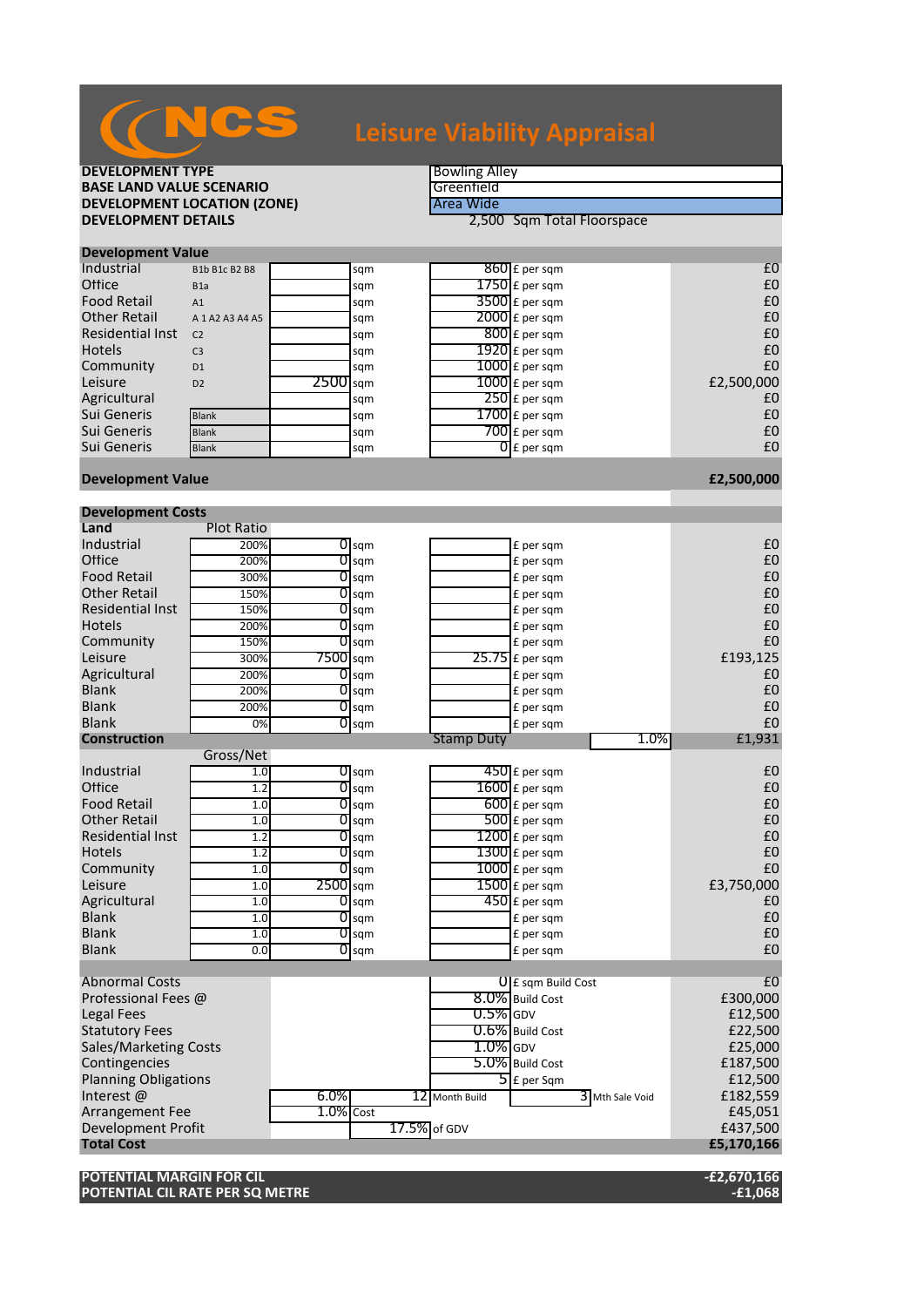| <b>DEVELOPMENT TYPE</b>            |                     |                            |                    | <b>Bowling Alley</b> |                             |                |  |  |
|------------------------------------|---------------------|----------------------------|--------------------|----------------------|-----------------------------|----------------|--|--|
| <b>BASE LAND VALUE SCENARIO</b>    |                     |                            |                    | Brownfield           |                             |                |  |  |
| <b>DEVELOPMENT LOCATION (ZONE)</b> |                     |                            |                    | Area Wide            |                             |                |  |  |
| <b>DEVELOPMENT DETAILS</b>         |                     | 2,500 Sqm Total Floorspace |                    |                      |                             |                |  |  |
| <b>Development Value</b>           |                     |                            |                    |                      |                             |                |  |  |
| Industrial                         | B1b B1c B2 B8       |                            | sqm                |                      | 860 £ per sqm               | £0             |  |  |
| Office                             | B <sub>1</sub> a    |                            | sqm                |                      | $1750$ £ per sqm            | £0             |  |  |
| <b>Food Retail</b>                 | A1                  |                            | sqm                |                      | 3500 £ per sqm              | £0             |  |  |
| <b>Other Retail</b>                | A 1 A 2 A 3 A 4 A 5 |                            | sqm                |                      | $2000$ £ per sqm            | £0             |  |  |
| <b>Residential Inst</b>            | C <sub>2</sub>      |                            | sqm                |                      | $800$ £ per sqm             | £0             |  |  |
| <b>Hotels</b>                      | C <sub>3</sub>      |                            | sqm                |                      | $1920$ £ per sqm            | £0             |  |  |
| Community                          | D <sub>1</sub>      |                            | sqm                |                      | $1000$ $f$ per sqm          | £0             |  |  |
| Leisure                            | D <sub>2</sub>      | $2500$ sqm                 |                    |                      | $1000$ $E$ per sqm          | £2,500,000     |  |  |
| Agricultural                       |                     |                            | sqm                |                      | $250$ £ per sqm             | £0             |  |  |
| Sui Generis                        | <b>Blank</b>        |                            | sqm                |                      | $1700$ £ per sqm            | £0             |  |  |
| Sui Generis                        | <b>Blank</b>        |                            | sqm                |                      | $700$ £ per sqm             | £0             |  |  |
| Sui Generis                        | <b>Blank</b>        |                            | sqm                |                      | $\overline{0}$ £ per sqm    | £0             |  |  |
| <b>Development Value</b>           |                     |                            |                    |                      |                             | £2,500,000     |  |  |
|                                    |                     |                            |                    |                      |                             |                |  |  |
| <b>Development Costs</b>           |                     |                            |                    |                      |                             |                |  |  |
| Land                               | <b>Plot Ratio</b>   |                            |                    |                      |                             |                |  |  |
| Industrial                         | 200%                |                            | $\overline{0}$ sqm |                      | £ per sqm                   | £0             |  |  |
| Office                             | 200%                | 0                          | sqm                |                      | £ per sqm                   | £0             |  |  |
| <b>Food Retail</b>                 | 300%                |                            | $\overline{0}$ sqm |                      | £ per sqm                   | £0             |  |  |
| <b>Other Retail</b>                | 150%                | 0                          | sqm                |                      | £ per sqm                   | £0             |  |  |
| <b>Residential Inst</b>            | 150%                | 0                          | sqm                |                      | £ per sqm                   | £0             |  |  |
| <b>Hotels</b>                      | 200%                | 0                          | sqm                |                      | £ per sqm                   | £0             |  |  |
| Community<br>Leisure               | 150%                | $7500$ sqm                 | $\overline{0}$ sqm |                      | £ per sqm                   | £0             |  |  |
|                                    | 300%                |                            |                    |                      | $64.95$ £ per sqm           | £487,125<br>£0 |  |  |
| Agricultural<br><b>Blank</b>       | 200%                | 0                          | sqm                |                      | £ per sqm                   | £0             |  |  |
| <b>Blank</b>                       | 200%<br>200%        | 0                          | sqm<br>$0$ sqm     |                      | £ per sqm<br>£ per sqm      | £0             |  |  |
| <b>Blank</b>                       | 0%                  | 0                          | sqm                |                      | £ per sqm                   | £0             |  |  |
| <b>Construction</b>                |                     |                            |                    | <b>Stamp Duty</b>    | 3.0%                        | £14,614        |  |  |
| Gross/Net                          |                     |                            |                    |                      |                             |                |  |  |
| Industrial                         | 1.0                 |                            | $\overline{O}$ sqm |                      | $\overline{450}$ £ per sqm  | £0             |  |  |
| Office                             | 1.2                 |                            | $0$ sqm            |                      | $1600$ $E$ per sqm          | £0             |  |  |
| <b>Food Retail</b>                 | 1.0                 |                            | $\overline{0}$ sqm |                      | $600$ £ per sqm             | £0             |  |  |
| <b>Other Retail</b>                | 1.0                 |                            | $O$ sqm            |                      | $500$ £ per sqm             | £0             |  |  |
| <b>Residential Inst</b>            | 1.2                 |                            | $\overline{O}$ sqm |                      | $1200$ £ per sqm            | £0             |  |  |
| <b>Hotels</b>                      | 1.2                 |                            | $\overline{0}$ sqm |                      | $\overline{1300}$ £ per sqm | f0             |  |  |
| Community                          | 1.0                 |                            | $\overline{O}$ sqm |                      | $1000$ £ per sqm            | £0             |  |  |
| Leisure                            | 1.0                 | $2500$ sqm                 |                    |                      | $1500$ £ per sqm            | £3,750,000     |  |  |
| Agricultural                       | 1.0                 |                            | $\overline{0}$ sqm |                      | $450$ £ per sqm             | £0             |  |  |
| Blank                              | 1.0                 |                            | $\overline{0}$ sqm |                      | £ per sqm                   | £0             |  |  |
| Blank                              | 1.0                 |                            | $O$ sqm            |                      | £ per sqm                   | £0             |  |  |
| Blank                              | 0.0                 |                            | $0$ sqm            |                      | £ per sqm                   | £0             |  |  |
| <b>Abnormal Costs</b>              |                     |                            |                    |                      | $\int$ E sqm Build Cost     | £0             |  |  |
| Professional Fees @                |                     |                            |                    |                      | 8.0% Build Cost             | £300,000       |  |  |
| <b>Legal Fees</b>                  |                     |                            |                    | $0.5\%$ GDV          |                             | £12,500        |  |  |
| <b>Statutory Fees</b>              |                     |                            |                    |                      | 0.6% Build Cost             | £22,500        |  |  |
| Sales/Marketing Costs              |                     |                            |                    | $1.0\%$ GDV          |                             | £25,000        |  |  |
| Contingencies                      |                     |                            |                    |                      | 5.0% Build Cost             | £187,500       |  |  |
| <b>Planning Obligations</b>        |                     |                            |                    |                      | $5$ E per Sqm               | £12,500        |  |  |
| Interest @                         |                     | $6.0\%$                    |                    | 12 Month Build       | 3 Mth Sale Void             | £206,383       |  |  |
| <b>Arrangement Fee</b>             |                     | $1.0\%$ Cost               |                    |                      |                             | £48,117        |  |  |
| Development Profit                 |                     |                            |                    | 17.5% of GDV         |                             | £437,500       |  |  |
| <b>Total Cost</b>                  |                     |                            |                    |                      |                             | £5,503,739     |  |  |
| <b>DOTENTIAL MARDCINLEOR</b>       |                     |                            |                    |                      |                             |                |  |  |

**POTENTIAL MARGIN FOR CIL -£3,003,739 POTENTIAL CIL RATE PER SQ METRE -£1,201**

## NCS **Leisure Viability Appraisal**